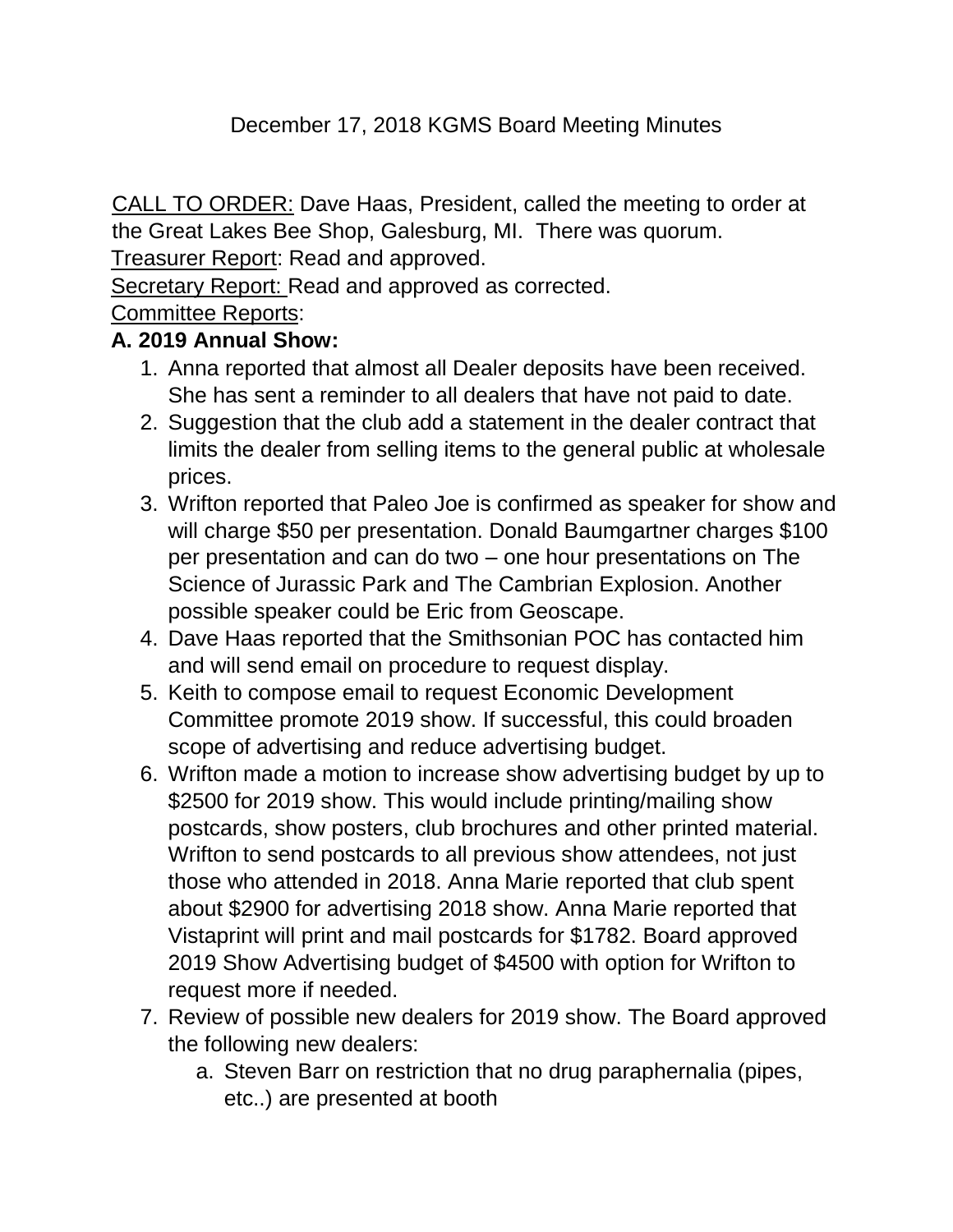- b. Ruth Ann (Southwest Treasures) she will provide own tables
- c. Ron Wooley Australian Opals
- d. Great Opals from North Carolina
- e. Ku Minerals –mineral flats
- f. Kebede
- g. Glen Su—slabs and beads
- h. Fantasia Mining—can bring exhibit and has animal carvings, salt lamps and tumbled material

Board did not approve Heidi Wolfe who was more of an art vendor.

#### **B. Education Committee**

1. Wrifton provided a draft of KGMS Project Guidelines that could be used to request grant proposals from area teachers. Board members to review and provide input at January Board Meeting. Once finalized these can be handed out to teachers that visit Wrifton for rocks and put on the KGMS website.

2. Donna to provide Wrifton information on matching funds grants.

### **C. Club Trailer, Library and Lapidary Equipment**

1. No further discussion in December.

#### **D. Fieldtrips**

1. Anna Marie checked on cost of chartering a bus to the Chicago Field Museum. Many places required a call for prices, but those companies that had prices posted online were found too expensive for the club.

#### **E. Miscellaneous**

1. Anna Marie paid club dues to Midwest Federation.

2. Bilaws discussion postponed to January Board Meeting.

3. Wrifton received request for advertising and show promotion information from Indian Mounds Rock Club. Board approved Wrifton to provide general numbers for request, but no specifics.

4. Wrifton received email from Artes Arts and Crafts requesting KGMS work with them. Board advised responding to email asking for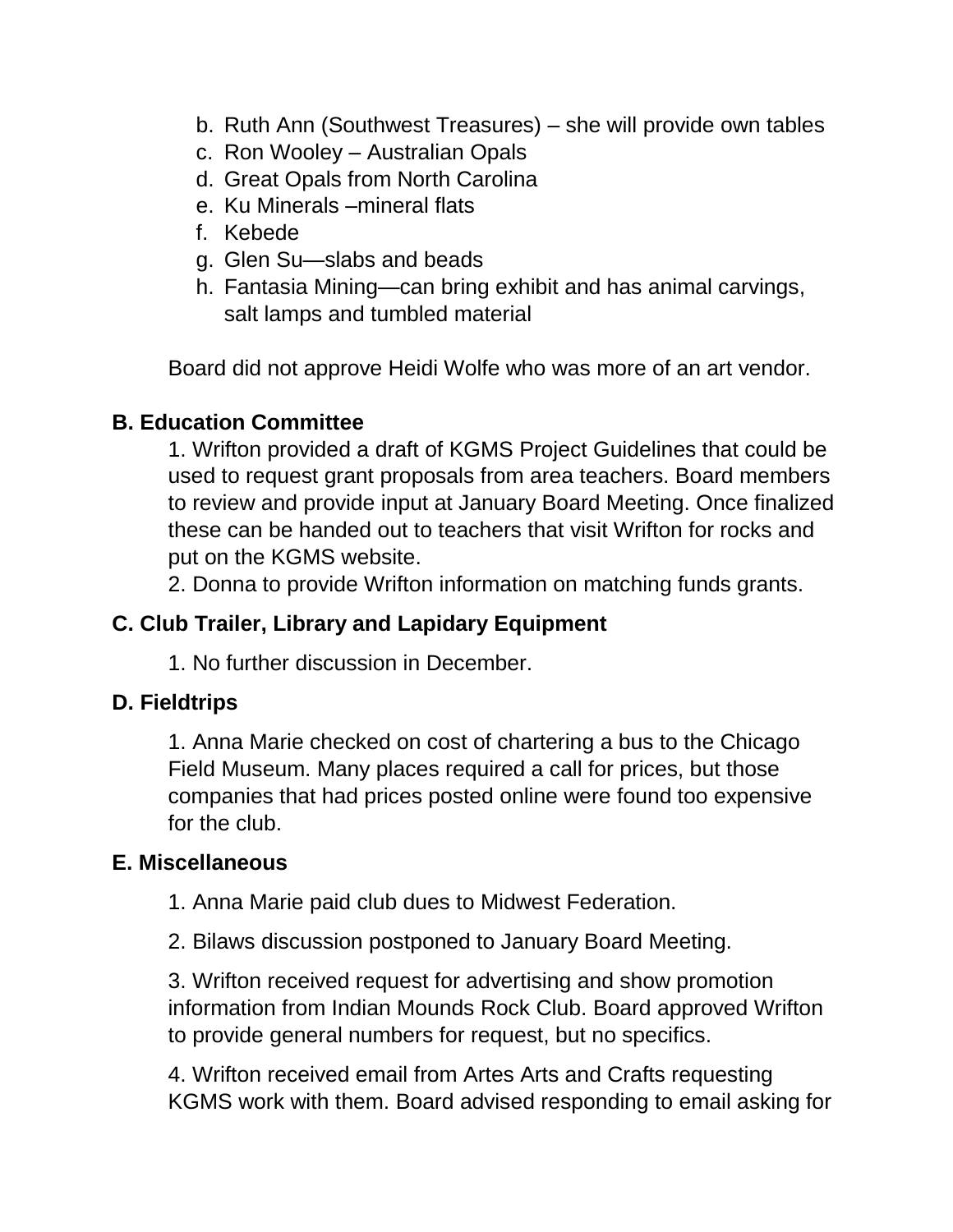more information and emphasizing that the club is a science-based non-profit organization.

Meeting adjourned at 9:00p.m. Next Board Meeting January 21, 2019 7:00p.m.

Cynthia Gauthier **Date Approved as corrected**: February 18, 2019 Recording Secretary